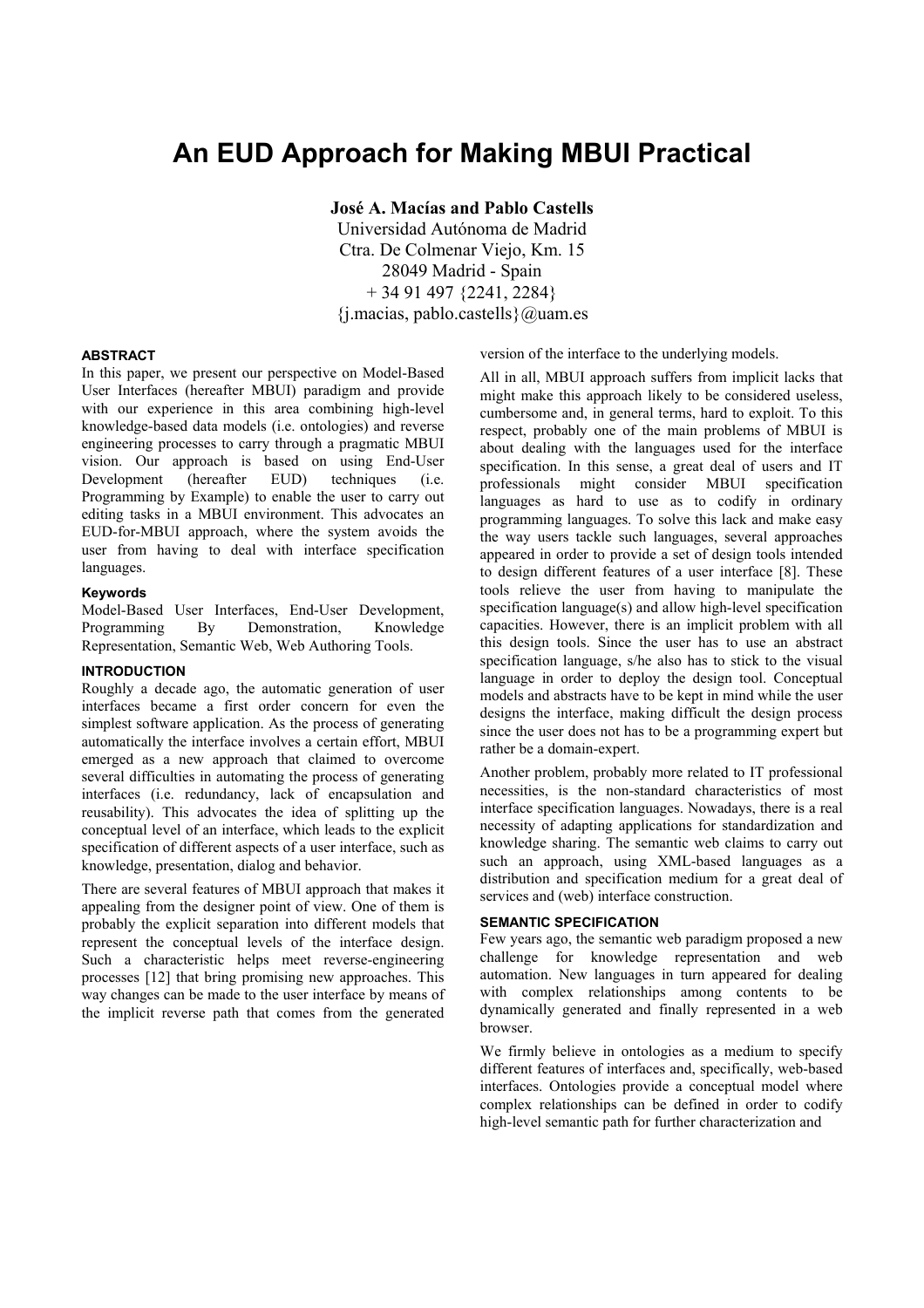

**Figure 1.** Our MBUI approach

reverse-engineering purposes [5], [7]. Our research experience is in using ontologies as a medium to specify knowledge for building data models (i.e. domain models) used together with application or presentation models. This makes possible for our approach to specify complex knowledge focused on the interface's domain model and also work with XML-based languages that better fulfils the above assumptions about distribution and sharing.

Since semantic web languages have growth in popularity, different specification languages appeared in order for the designers to model complex multi-modal user interfaces. Examples of such languages are UIML [11] and XIML [9]. New technologies bring semantic web services that provide distributed dialog models intended to codify complex relationships between application servers. These approaches are garnering a great deal of popularity among IT professional, helping meet new strategies based on XML to enhance and automate the web as well as the web interface functionality.

All in all, ontology-based systems remain the same problem as classical MBUI approaches: how to easily deal with the specification language?

# **EUD FOR MBUI**

One of the most important matters we have been dealing with during these years is making easy the way the user interacts with computer in her/his daily problem solving activities [6]. This could probably be a good starting point that can help bring MBUI approaches and IT professionals together.

End-User Development techniques allow for the *Gentle Slope of Complexity* and make easy the way the user accomplishes tasks by means of computers [3], featuring well-known paradigms such as Programming by Demonstration [2], [4].

EUD techniques can be applied to MBUI in order to relieve the user from having to deal with languages focused on interface specification. Sometimes this implies to reduce the expressiveness of MBUI in a certain way since the user

might not need to manipulate declarative specifications of the interface any longer. To carry out this trade-off between expressiveness and complexity, it is necessary for the system to provide with a low-level abstract design environment, somehow close tie to WYSIWYG approaches that provide the end-user with a real representation of the interface aspect. In such environments the user can easily manipulate the interface's objects rather than using complex visual or specification languages. This way it is possible to provide with a more accurately vision of what is attempting to do at every step. However, creating an interface from the scratch by means of WYSIWYG environments is not always such an easy task, since a lot of implicit information from the underlying models is often required [7].

## **MAKING MBUI EASY**

Our approach aims at combining MBUI systems and Programming by Example techniques that help make changes to explicit interface models automatically. Therefore we have been dealing with web-based user interfaces generated automatically (i.e. dynamically generated web pages) by using ontologies as explicit language for the web-based interface specification [6].

Figure 1 depicts how our approach works. On the right side, a Semantic Web Server generates web pages by means of interface models, that is a domain model for representing contents, a presentation model that specifies the layout and style of the objects being presented and a user model in order to adapt the contents of the page to a specific user profile. The page is generated and is in turn sent to the front-end. Next, the end-user receives the web page and navigates through it. The user can also make changes to the web page, such changes are sent back to the server and the back-end application attempts to analyze this information and infers what models have to be modified as well as what information have to be updated into the underlying models. Next time the page is generated, the information will show updated. As mentioned before, MBUI allows for an implicit reverse engineering process